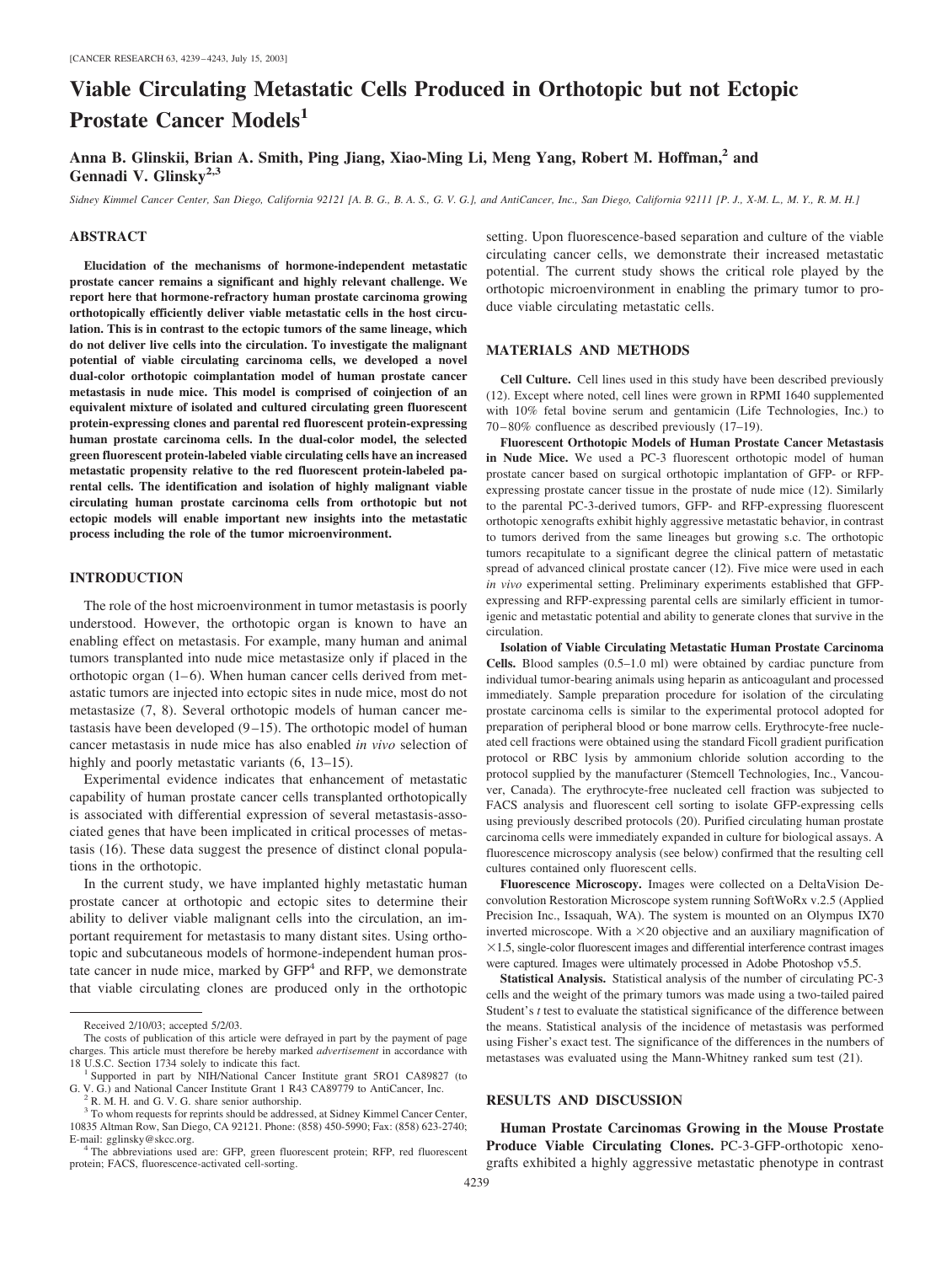

Fig. 1. Fluorescent microscopy of a culture of circulating PC-3-GFP cells growing *in vitro* after separation from the blood of nude mice bearing orthotopic xenografts by fluorescent cell sorting. *A,* differential interference contrast image; *B,* fluorescent image; *C,* merge.

Fig. 2. Identification of circulating human prostate carcinoma cells. *A,* nucleated cells were recovered from the blood of nude mice bearing orthotopic PC-3-GFP tumors or s.c. tumors and subjected to FACS analysis. *Bar graphs* represent a green fluorescent cell count (per 10,000 events) in blood of nude mice bearing s.c. (*left*) or orthotopic (*right*) PC-3-GFP tumors. *B,* the estimated number of viable human prostate carcinoma cells recovered from 1 ml of blood of tumor-bearing mice with s.c. (*left*) or orthotopic (*right*) tumors. *Inset bar graph* shows a subset of data at the scale 0-160 viable cells. As shown in the figure, we were unable to recover viable human prostate carcinoma cells from the blood of mice with s.c. tumors. In contrast, viable human prostate carcinoma cells were successfully recovered and expanded from the blood of 75% of mice with orthotopically implanted tumors in the prostate. Blood samples from both groups of mice were obtained simultaneously at day 30 after tumor inoculation by cardiac puncture and processed immediately according to a nucleated-cell isolation protocol. After isolation, cells were cultivated *in vitro* and monitored as described in "Materials and Methods." In each experiment, viable cell number was counted using a trypan blue dye exclusion assay during the passage of the first subconfluent cultures of recovered blood-borne cells and extrapolated to time 0 of the experiment.

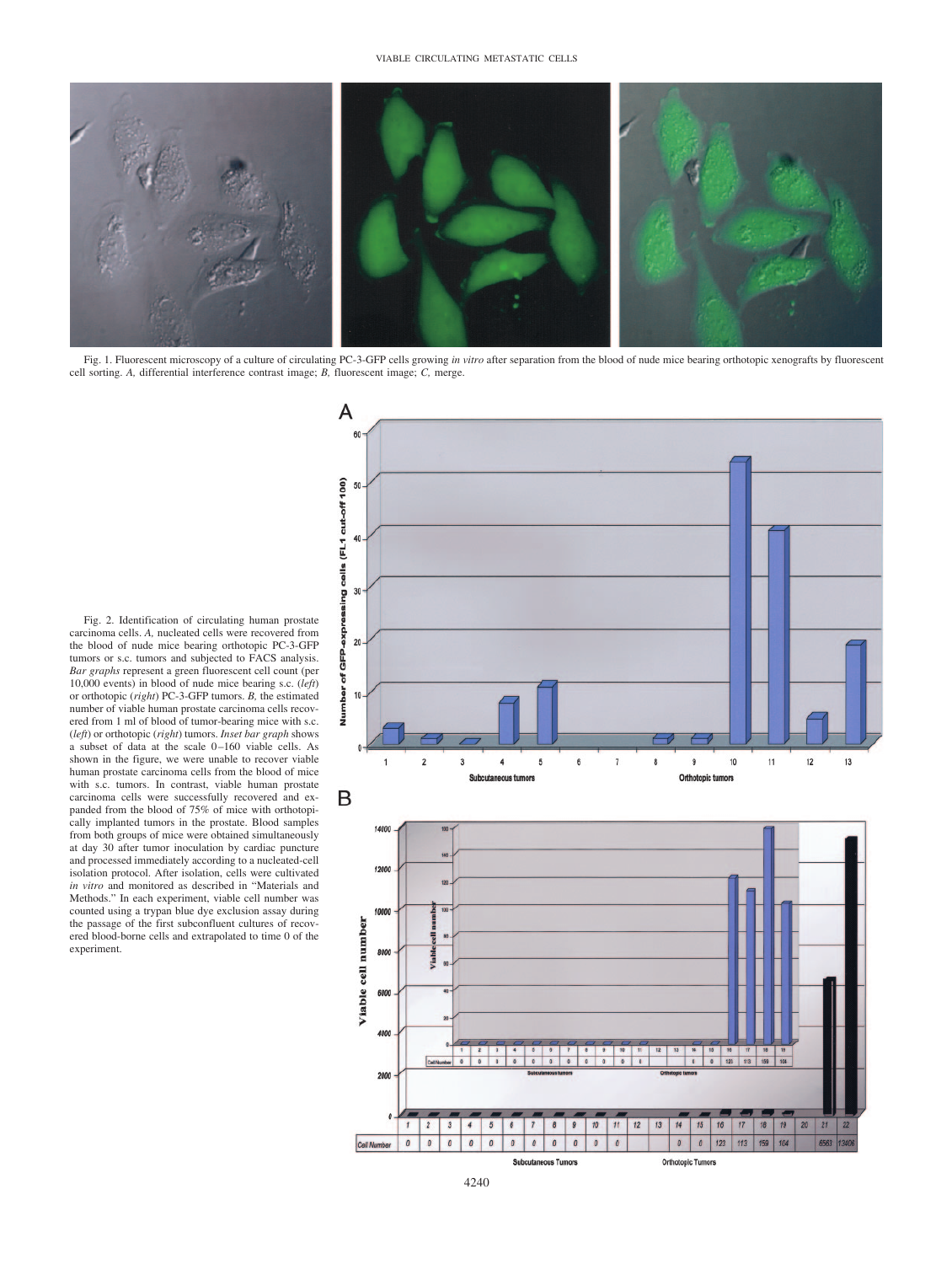#### VIABLE CIRCULATING METASTATIC CELLS

A





Lymph node metastatic lesion, 100x



Primary tumor, 40x



Lymph node metastatic lesion, 100x



Fig. 3. Viable circulating human prostate carcinoma cells represent dominant metastatic clones in a dual-color fluorescent orthotopic coimplantation model of human prostate cancer metastasis in nude mice. *A,* representative fluorescent macroimage (*top panel*) and microscopic fluorescent image (*bottom panel*) of the primary and metastatic tumors 2 weeks after coinoculation of equal numbers of selected GFP-expressing viable circulating PC-3 cells and RFP-expressing parental PC-3 cells. Note that the metastasis has almost exclusively GFP cells. *B,* representative fluorescent microscopic images of a section of primary tumor (*top panel*) and a metastatic lesion (*bottom panel*) removed from animals with dual-color fluorescent primary tumors developed from coinoculation of equal numbers of selected GFP-expressing viable circulating PC-3 cells and RFP-expressing parental PC-3 cells. Note that dual-color primary tumors give rise to metastatic lesions that appear almost exclusively *green*. *C,* bone marrow-residing PC-3-GFP human prostate carcinoma cells recovered from mice bearing orthotopic tumors derived from coinjection of parental RFP-expressing PC-3 cells and preselected viable circulating GFP-expressing PC-3 cells. The figure shows a representative culture of carcinoma cells cultivated *in vitro* after their isolation from the bone marrow of mice bearing the GFP- and RFP-expressing cells in the primary orthotopic tumor. Note that bone marrow-residing carcinoma cells in the dual-color model are derived exclusively from the preselected viable circulating PC-3-GFP cells.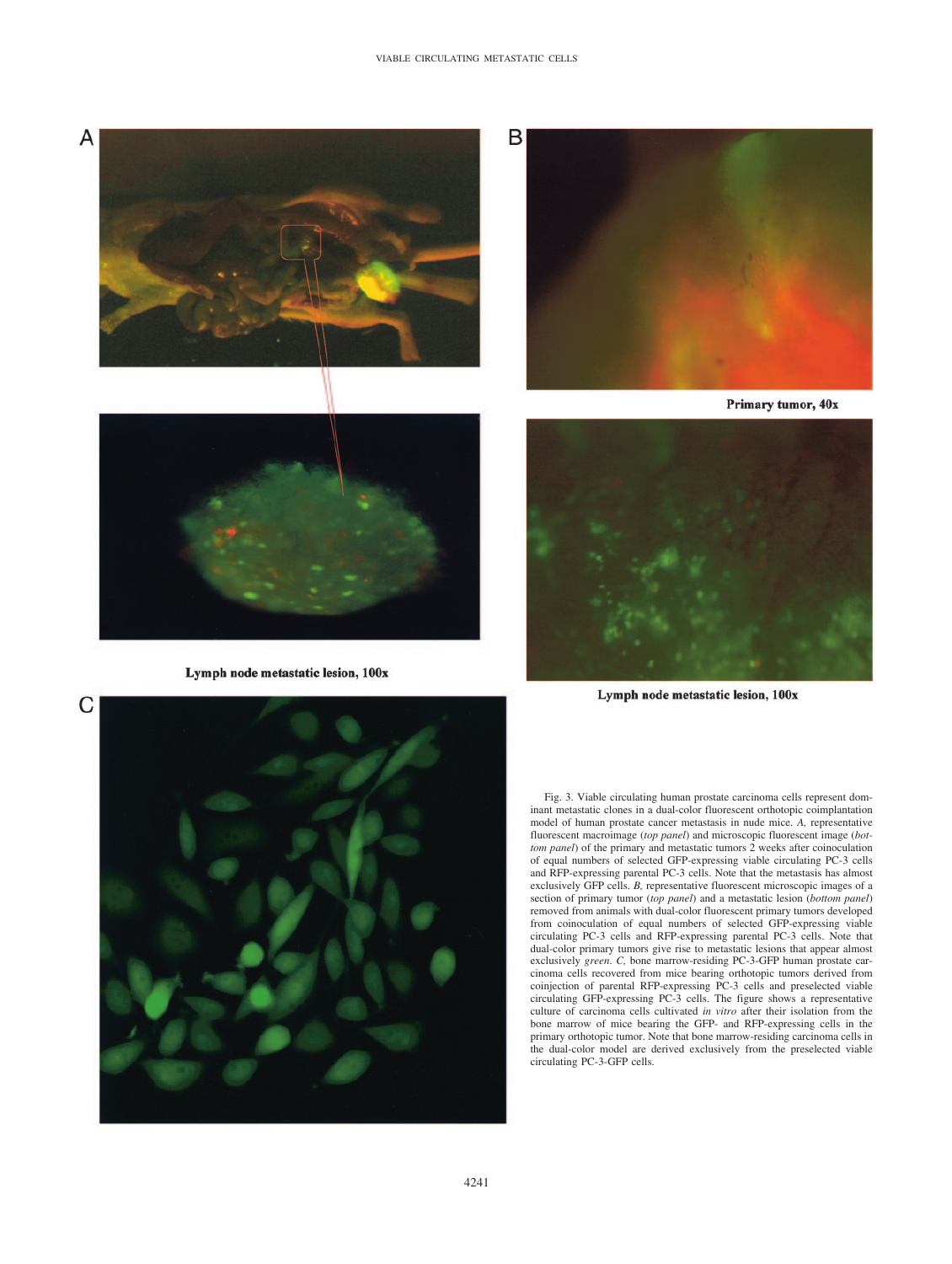to tumors growing s.c. Extensive local invasive growth and distant metastases of orthotopic PC-3 tumors are readily detectable in 100% of the animals (data not shown). As reported previously (12), the PC-3-GFP orthotopic tumors recapitulate to a significant degree the clinical pattern of metastases of advanced clinical prostate cancer. In contrast, s.c. tumors derived from the same cells grew only locally and rarely produce metastasis.

To test whether increased invasiveness of orthotopic tumors is sufficient to provide a detectable circulatory load of carcinoma cells, we isolated rare circulating human prostate carcinoma cells in nude mice bearing orthotopic or s.c. human PC-3-GFP tumors (Fig. 1). FACS analysis of nucleated cells recovered from the blood of tumorbearing animals showed that mice with orthotopic PC-3-GFP tumors have a higher circulatory load of cells with high green fluorescence (Fig. 2*A*). These PC-3-GFP cells are capable of surviving circulatory stress because viable cultures of these cells can be grown and expanded *in vitro* (Figs. 1 and 2*B*). We successfully recovered and expanded in culture viable blood-borne carcinoma cells from 75% of mice with orthotopic PC-3-GFP tumors (Fig. 2*B*). In contrast, we failed to recover viable circulating PC-3-GFP cells from mice bearing s.c. tumors in multiple independent experiments (Fig. 2*B*).

**Viable Circulating Human Prostate Carcinoma Cells Are More Malignant than Parental Cells.** To determine whether the viable circulating human prostate carcinoma cells are a highly malignant subpopulation, we implanted them orthotopically and monitored them for tumor growth and metastasis. Development of highly aggressive metastatic prostate tumors was documented in 100% of animals, with distant metastases appearing as early as 2–3 weeks after orthotopic inoculation of cultured cancer cells isolated from circulation (data not shown).

We then compared the metastatic propensity of GFP-expressing cells isolated from the circulation of mice with orthotopic tumors and subsequently co-implanted orthotopically with an equivalent number of the parental RFP-expressing population of cancer cells. The metastatic lesions in all five mice bearing dual-color orthotopic xenografts appeared to contain almost exclusively GFP-expressing human prostate carcinoma cells (Fig. 3, *A* and *B*) when analyzed between 2 and 4 weeks after coimplantation. FACS analysis showed that, on average, PC-3-GFP cells represent  $85.9\%$  ( $n = 4$ ; range,  $83.2 - 87.8$ ; SD = 1.99) of the circulating population of human prostate carcinoma cells recovered from mice bearing dual-color orthotopic tumors. Experiments with the single-color fluorescent orthotopic models showed that parental GFP- and RFP-expressing human prostate carcinoma cells are similarly efficient in tumorigenic and metastatic potential *in vivo* and ability to generate viable circulating cells. Furthermore, the weights of mouse prostates bearing primary tumors derived from either single-color or dual-color models were similar (data not shown) and statistically indistinguishable. The pattern of anatomical distribution of distant metastasis in animals bearing orthotopic fluorescent xenografts was similar to that reported previously (12). The incidence of macroscopic metastasis was 100% in all experimental groups bearing orthotopic tumors. The number of macroscopic metastatic lesions did not differ significantly between various experimental groups (data not shown).

Bone marrow-residing GFP- or RFP-expressing human prostate carcinoma cells were successfully recovered and expanded in culture from all animals bearing single-color GFP- or RFP-expressing orthotopic xenografts, which produce viable prostate carcinoma cells in the blood. Bone marrow-residing human prostate carcinoma cells isolated from mice bearing dual-color orthotopic xenografts were represented exclusively by preselected viable circulating PC-3-GFP cells, but not parental PC-3-RFP cells (Fig. 3*C*).

sistent with the notion that viable circulating human prostate carcinoma cells derived from primary orthotopic tumors have an increased metastatic propensity.

In conclusion, we demonstrated that hormone-refractory human prostate carcinomas growing orthotopically produce viable circulating metastatic cells. Using a dual-color tumor model *in vivo*, we showed that viable circulating human prostate carcinoma cells have an increased metastatic propensity and, therefore, can be defined as a precursor of metastatic lesions.

This study shows the critical role played by the orthotopic microenvironment in enabling the primary tumor to produce viable circulating metastatic cells. These experiments suggest that the viable circulating tumor cells released from the orthotopic site are the metastatic precursors. The present study also demonstrates that the viable circulating tumor cells produced from the orthotopic tumors have increased malignant potential compared with the parental cells in the primary orthotopic tumor. This is clearly shown in experiments where the selected circulating tumor cells and parental tumor cells are co-implanted, resulting in metastases that are almost exclusively from the selected circulating tumor cells at the time of analysis. These findings explain why orthotopic tumors producing viable circulating carcinoma cells frequently metastasize, and s.c. tumors very infrequently metastasize. Future studies will investigate genetic and other mechanisms that underlie the increased malignancy of the circulating cells as well as their mechanism of production from orthotopic tumors in contrast to s.c. tumors.

The identification and isolation of highly malignant circulating human prostate carcinoma cells from orthotopic but not ectopic models will enable important new insights into the metastatic process including the role of the tumor microenvironment.

#### **REFERENCES**

- 1. Fidler, I. J., Naito, S., and Pathak, S. Orhtotopic implantation is essential for the selection, growth and metastasis of human renal cell cancer in nude mice. Cancer Metastasis Rev., *9:* 149 –165, 1990.
- 2. Giavazzi, R., Campbell, D. E., Jessup, J. M., Cleary, K., and Fidler, I. J. Metastatic behavior of tumor cells isolated from primary and metastatic human colorectal carcinomas implanted into different sites in nude mice. Cancer Res., *46:* 1928 –1933, 1986.
- 3. Naito, S., von Eschenbach, A. C., Giavazzi, R., and Fidler, I. J. Growth and metastasis of tumor cells isolated from a renal cell carcinoma implanted into different organs of nude mice. Cancer Res., *46:* 4109 – 4115, 1986.
- 4. McLemore, T. L., Liu, M. C., Blacker, P. C., Gregg, M., Alley, M. C., Abbott, B. J., Shoemaker, R. H., Bohlman, M. E., Litterst, C. C., Hubbard, W. C., *et al.* Novel intrapulmonary model for orthotopic propagation of human lung cancer in athymic nude mice. Cancer Res., *47:* 5132–5140, 1987.
- 5. Fu, X., Herrera, H., and Hoffman, R. M. Orthotopic growth and metastasis of human prostate carcinoma in nude mice after transplantation of histologically intact tissue. Int. J. Cancer, *52:* 987–990, 1992.
- 6. Stephenson, R. A., Dinney, C. P. N., Gohji, K., Ordonez, N. G., Killion, J. J., and Fidler, I. J. Metastatic model for human prostate cancer using orthotopic implantation in nude mice. J. Natl. Cancer Inst. (Bethesda), *84:* 951–957, 1992.
- 7. Fidler, I. J. The nude mouse model for studies of human cancer metastasis. *In:* V. Schirrmacher and R. Schwartz-Abliez (eds.), pp. 11–17. Berlin: Springer-Verlag, 1989.
- 8. Fidler, I. J. Critical factors in the biology of human cancer metastasis. Cancer Res., *50:* 6130 – 6138, 1990.
- 9. Pettaway, C. A., Stephenson, R. A., and Fidler, I. J. Development of orthotopic models of metastatic human prostate cancer. Cancer Bull. (Houst.), *45:* 424 – 429, 1993.
- 10. An, Z., Wang, X., Geller, J., Moossa, A. R., and Hoffman, R. M. Surgical orthotopic implantation allows high lung and lymph node metastasis expression of human prostate carcinoma cell line PC-3 in nude mice. Prostate, *34:* 169 –174, 1998.
- 11. Wang, X., An, Z., Geller, J., and Hoffman, R. M. High-malignancy orthotopic mouse model of human prostate cancer LNCaP. Prostate, *39:* 182–186, 1999.
- 12. Yang, M., Jiang, P., Sun, F-X., Hasegawa, S., Baranov, E., Chishima, T., Shimada, H., Moosa, A. R., and Hofman, R. M. A fluorescent orthotopic bone metastasis model of human prostate cancer. Cancer Res., *59:* 781–786, 1999.
- 13. Morikawa, K., Walker, S. M., Jessup, J. M., and Fidler, I. J. *In vivo* selection of highly metastatic cells from surgical specimens of different primary human colon carcinoma implanted into nude mice. Cancer Res., *48:* 1943–1948, 1988.
- 14. Dinney, C. P. N., Fishbeck, R., Singh, R. K., Eve, B., Pathak, S., Brown, N., Xie, B., Fan, D., Bucana, C. D., Fidler, I. J., *et al.* Isolation and characterization of metastatic

The data from the dual-color coimplantation experiments are con-